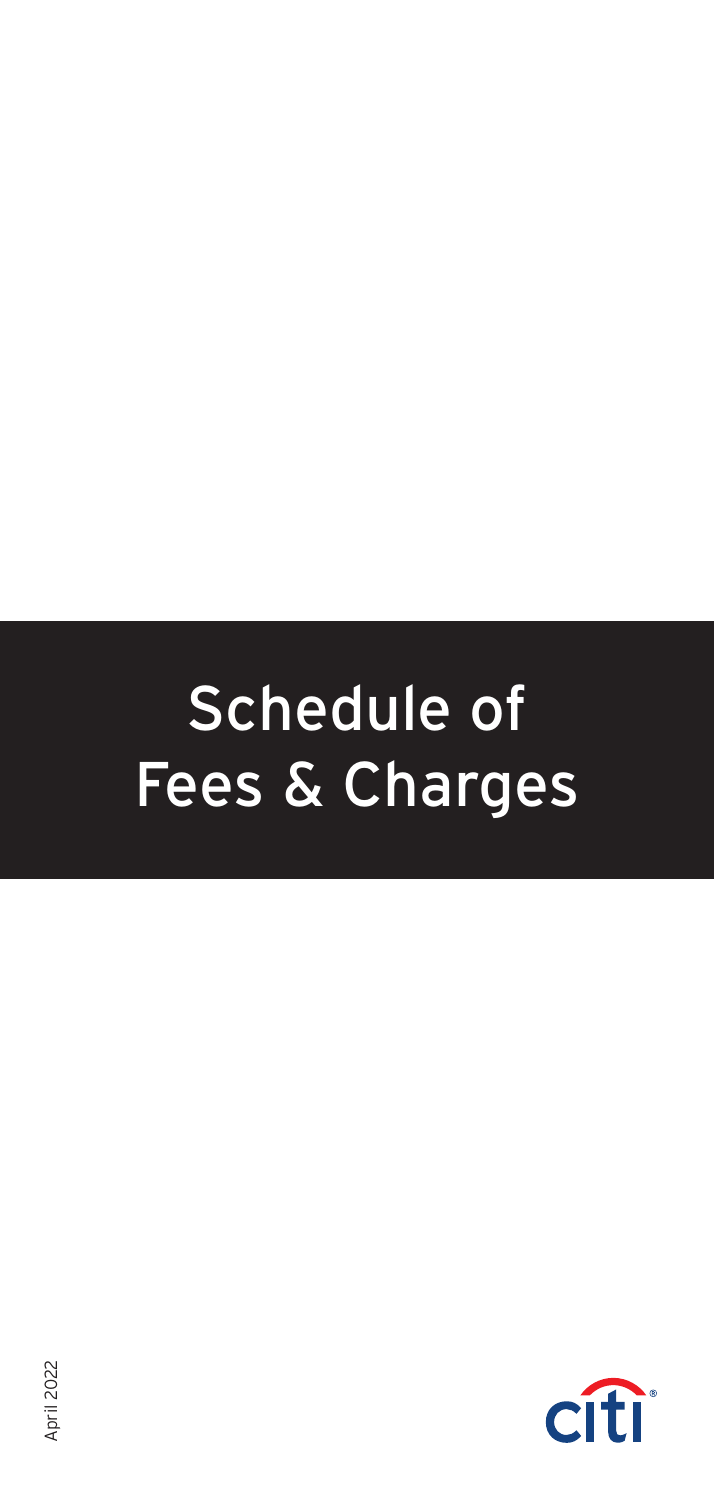(The prices displayed include any applicable VAT)

| Relationship fee<br>(per month) | Citiblue Account<br>Holder | Citigold* Account<br>Holder |
|---------------------------------|----------------------------|-----------------------------|
| Savings                         | Free                       | Free                        |
| Current                         | Free                       | Free                        |
| Citibest                        | Free                       | Free                        |

As per current CBB guidelines, orphans, widows, disabled customers, pensioners, individual receiving social subsidies from the Ministry of Labour and Social Affairs, students, Bahraini and non-Bahraini customers with a monthly salary below BHD250 are exempted from such fee. Please send us your request for exemption, in writing, if you fall in any of the above categories.

# Banking Charges

| <b>Check Collection Fees</b>              | Citiblue Account<br>Holder                                              | Citigold Account<br>Holder |
|-------------------------------------------|-------------------------------------------------------------------------|----------------------------|
| <b>Incoming Checks</b><br>Outgoing Checks | Free<br>Free                                                            | Free<br>Free               |
|                                           |                                                                         |                            |
| Return Checks                             |                                                                         |                            |
| Check returned for<br>technical reasons   | No charges for Checks returned for<br>postdated / closed account reason |                            |
| Check Returned by Us<br>Penalty           | <b>BHD 10</b>                                                           | BHD <sub>7</sub>           |
| Check Returned to Us<br>Penalty           | BHD <sub>3</sub>                                                        | Free                       |
|                                           |                                                                         |                            |

# Other Charges

| Charge for Non-funded<br>Citigold Account         | N/A                                                                                        | Free |  |
|---------------------------------------------------|--------------------------------------------------------------------------------------------|------|--|
| ATM / Debit Card<br>Replacement Fees <sup>x</sup> | BHD 5.500                                                                                  | Free |  |
| ATM / Debit Card                                  | Cash withdrawal from Citibank ATMs in<br>Bahrain and abroad - No charge                    |      |  |
| Transactions <sup>x</sup>                         | Cash withdrawal from Overseas Non-<br>Citibank ATMs will draw a charge of BHD<br>BHD 1.100 |      |  |

ATM / Debit Card – International Usage charges – Free

| Cash Payment Deposit<br>at Teller for cards and<br>Loans <sup>x</sup> | Payment up to BHD2,000 will draw a<br>charge of BHD 1.100<br>Payment for more than BHD 2,000 will<br>draw no charges |
|-----------------------------------------------------------------------|----------------------------------------------------------------------------------------------------------------------|
| Dormancy fee (one-time)<br>(Effective 31st January,<br>20221          | BHD 5.500                                                                                                            |

|                                                                 | Citiblue Account<br>Holder | Citigold Account<br><b>Holder</b> |
|-----------------------------------------------------------------|----------------------------|-----------------------------------|
| <b>Check Book Charges</b>                                       | Free                       | Free                              |
| Account held in foreign currency<br>(Depositing and Withdrawal) | Free                       | Free                              |
| Fees on Issuing Demand Drafts                                   | Free                       | Free                              |
| Demand Draft Cancellation Fees                                  | Free                       | Free                              |
| Fees on Issuing Manager's Checks                                | Free                       | Free                              |
| Foreign Currency Check<br>Purchase (GBP, EUR, USD)              | Free                       | Free                              |

For Investment and Insurance products, all charges<sup>x</sup> disclosed at the time of subscribing to these products. Please refer to offer documents for the same. Offer documents are typically constituted by:

- Subscription / application forms, charges declaration forms, facts sheets or item sheets, applicable Terms and Conditions

Base Prospectus

- Redemption fees up to 1% of redemption value on all investment products plus 10% VAT on fee
- Fee of up to 0.5% of portfolio value on all investment products for transfer out of investment holdings to other financial institutions plus 10% VAT on fee
- Custody of up to 0.5% of portfolio value plus 10% VAT on fee

For additional information, please contact a Relationship Manager at Citibank, N.A. Bahrain Branch.

|                                                                                                                                                                                                                                        | Citiblue Account<br>Holder |                     | Citigold Account<br>Holder. |         |
|----------------------------------------------------------------------------------------------------------------------------------------------------------------------------------------------------------------------------------------|----------------------------|---------------------|-----------------------------|---------|
|                                                                                                                                                                                                                                        | Non-Digital                | Digital             | Non-Digital                 | Digital |
| Outgoing Foreign Currency<br>Fund Transfers <sup>x</sup> (Amt in<br>BHD or equivalent)                                                                                                                                                 | BHD 5.400                  | <b>BHD</b><br>3.329 | BHD 2.910                   | Free    |
| Incoming Foreign Currency<br>Funds Transfer charges#<br>(In case any additional<br>specific claims are made<br>by correspondent bank<br>on incoming foreign<br>currency funds transfer,<br>commensurately charges<br>would be applied) | Free                       |                     | Free                        |         |
| Citi Global Transfer (CGT)                                                                                                                                                                                                             | $Free**$                   |                     | $Free**$                    |         |

(Additional correspondent bank charges applicable for all transactions.)

### Electronic Fund Transfer Outgoing Transfer Fees

| NRT Payments (Fawri+) <sup>x</sup>       | Up to BHD 100                    | No fees                  |
|------------------------------------------|----------------------------------|--------------------------|
|                                          | Above BHD 100 up<br>to BHD 1.000 | 110 fils per transaction |
| <b>DNS Batch Payments</b><br>$(Fawri)^x$ | Up to BHD 100                    | Free                     |
|                                          | Above BHD 100 up<br>to BHD 1.000 | Free                     |
| EBPP Payment (Fawateer)                  | EBPP payment                     | No Fees                  |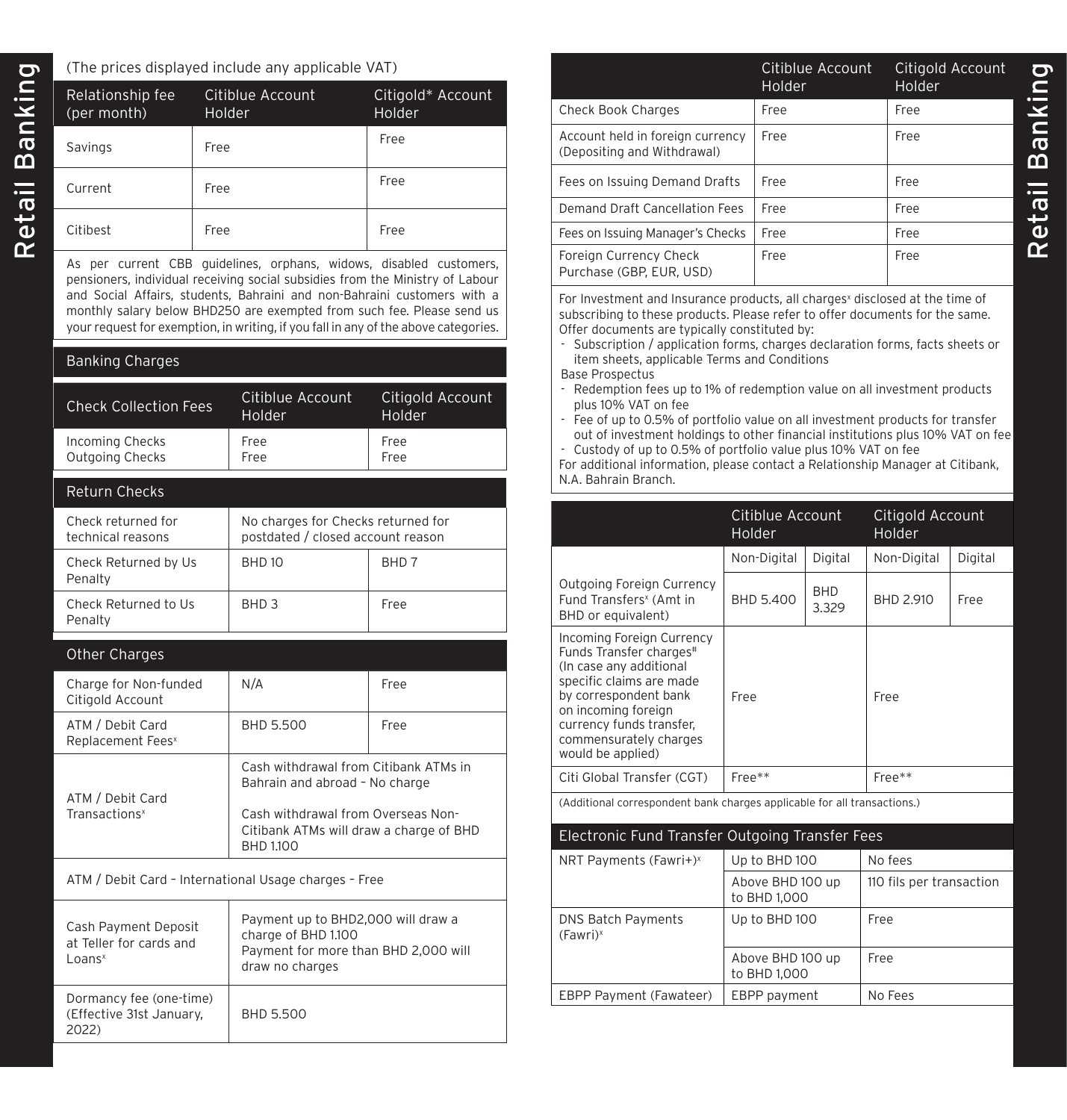| <b>Outgoing Local Currency</b><br>Fund Transfers (Non-<br><b>EFTS transactions)</b>                                                                                                                                                                                                                                                   | Citiblue Account<br>Holder                               |            | Citigold Account<br>Holder                                            |                        |
|---------------------------------------------------------------------------------------------------------------------------------------------------------------------------------------------------------------------------------------------------------------------------------------------------------------------------------------|----------------------------------------------------------|------------|-----------------------------------------------------------------------|------------------------|
|                                                                                                                                                                                                                                                                                                                                       | Non-Digital                                              | Digital    | Non-Digital                                                           | Digital                |
| Up to BHD 100                                                                                                                                                                                                                                                                                                                         | No Fees                                                  | No<br>Fees | No Fees                                                               | No<br>Fees             |
| Above BHD 100                                                                                                                                                                                                                                                                                                                         | 110 fils per<br>transaction                              | No<br>Fees | 110 fils per<br>transaction                                           | N <sub>0</sub><br>Fees |
|                                                                                                                                                                                                                                                                                                                                       | Citiblue Account<br>Holder                               |            | Citigold Account<br>Holder                                            |                        |
| <b>Teller Counter Cash</b><br>Withdrawal                                                                                                                                                                                                                                                                                              | Free                                                     |            | Free                                                                  |                        |
| <b>Stop Payment</b><br><b>Account Balance Certificate</b>                                                                                                                                                                                                                                                                             | Free<br>BHD 11,000                                       |            | Free<br>No Charge                                                     |                        |
| Reference Letter <sup>x</sup> : (Liability<br>letter addressed to Supreme<br>Council for Women of<br>Ministries or for social<br>housing purpose - Free)                                                                                                                                                                              | Once a year free,<br>more than once a<br>year BHD 11.000 |            | Once a year free <sup>x</sup> ,<br>more than once a<br>year BHD 5.500 |                        |
|                                                                                                                                                                                                                                                                                                                                       |                                                          |            |                                                                       |                        |
| Standing Order (Waived for loans / cards / insurance)                                                                                                                                                                                                                                                                                 |                                                          |            |                                                                       |                        |
| S.O. Establishment/Future<br>dated Payment transaction*                                                                                                                                                                                                                                                                               | BHD 3.300                                                |            | Free                                                                  |                        |
| S.O. Amendment*                                                                                                                                                                                                                                                                                                                       | BHD 3.300                                                |            | Free                                                                  |                        |
| S.O. Not Effected Due to<br>Lack of Funds Penalty                                                                                                                                                                                                                                                                                     | <b>BHD 10</b>                                            |            | BHD <sub>5</sub>                                                      |                        |
| <b>Additional Bank</b><br>Statements <sup>x</sup> - (Orphans,<br>widows, disabled customers,<br>pensioners, individuals<br>receiving social subsidies<br>from the Ministry of Labour<br>and Social Affairs, students,<br>Bahraini and non-Bahraini<br>customers with a monthly<br>salary below BHD250 are<br>exempted from such fees) | Free                                                     |            | Free                                                                  |                        |

(Subject to maximum of interest earned)

| <b>Annual Membership Fees</b>                                                                                                                                                                                                                                                                                                                                                                                 | Primary<br>Credit Card                                                                                                                                                                           | Secondary<br>Credit Card                                             |
|---------------------------------------------------------------------------------------------------------------------------------------------------------------------------------------------------------------------------------------------------------------------------------------------------------------------------------------------------------------------------------------------------------------|--------------------------------------------------------------------------------------------------------------------------------------------------------------------------------------------------|----------------------------------------------------------------------|
| Citibank Ultimate Credit Card <sup>x</sup><br>Emirates-Citibank Ultimate Credit Card <sup>x</sup><br>Emirates-Citibank Gold Credit Card <sup>x</sup><br>Citi Life Gold Credit Card <sup>x</sup><br>Citibank PremierMiles Credit Card <sup>x</sup><br>Citi Premier <sup>x</sup><br>Emirates-Citibank Silver Credit Card <sup>x</sup><br>Citi Life Silver Credit Card <sup>x</sup><br>Citi Rewards <sup>x</sup> | <b>BHD 110</b><br><b>BHD 110</b><br>BHD 60.500<br><b>BHD 55</b><br><b>BHD 55</b><br><b>BHD 55</b><br><b>BHD 33</b><br>BHD 27.500<br>BHD 27.500                                                   | Free<br>Free<br>Free<br>Free<br>Free<br>Free<br>Free<br>Free<br>Free |
| Interest Rate for Cards - 2.99% per month / 35.88% Annualized<br>Percentage Rate                                                                                                                                                                                                                                                                                                                              |                                                                                                                                                                                                  |                                                                      |
| Cash Withdrawal / Advance Feex                                                                                                                                                                                                                                                                                                                                                                                | 5% of cash advance plus<br>10% VAT on fee or BHD 11,<br>whichever is higher                                                                                                                      |                                                                      |
| Processing Margin for Foreign Currency<br>Transactions:                                                                                                                                                                                                                                                                                                                                                       | 3% of foreign currency<br>transactions - all inclusive                                                                                                                                           |                                                                      |
| Over Limit Penalty                                                                                                                                                                                                                                                                                                                                                                                            | BD 13 or the highest over<br>limit amount assessed daily<br>during the statement period,<br>whichever is lower                                                                                   |                                                                      |
| Late Payment Penalty (if minimum<br>amount is not paid within due date)                                                                                                                                                                                                                                                                                                                                       | <b>BHD 15</b>                                                                                                                                                                                    |                                                                      |
| <b>Returned Check Penalty</b>                                                                                                                                                                                                                                                                                                                                                                                 | <b>BHD 10</b>                                                                                                                                                                                    |                                                                      |
| Release Letter <sup>x</sup>                                                                                                                                                                                                                                                                                                                                                                                   | Free (within 6 months of<br>facility closure)<br>BHD 5.500 (after 6 months of<br>facility closure)<br>Free if opted to receive via<br>email.                                                     |                                                                      |
| Letter of Outstanding Balance <sup>x</sup>                                                                                                                                                                                                                                                                                                                                                                    | <b>BHD 11</b><br>Liability letter addressed to<br>Supreme Council for Women or<br>Ministries or for Social housing<br>purpose - Free<br>Free once a year.<br>Free if opted to receive via email. |                                                                      |
| Manager's check issued for Credit balance <sup>x</sup>                                                                                                                                                                                                                                                                                                                                                        | BHD 3.300                                                                                                                                                                                        |                                                                      |
| 1) Issuance of Additional Statements<br>- Up to 2 times per year <sup>x</sup>                                                                                                                                                                                                                                                                                                                                 | Free                                                                                                                                                                                             |                                                                      |
| 2) More than 2 times per year <sup>x</sup>                                                                                                                                                                                                                                                                                                                                                                    | 330 fils per page subject to a<br>cap of BHD 5.500                                                                                                                                               |                                                                      |
| Standing Order Instruction                                                                                                                                                                                                                                                                                                                                                                                    | Free                                                                                                                                                                                             |                                                                      |
| Full Credit Bureau Request <sup>x</sup><br>(for the 2nd request in a calendar year)                                                                                                                                                                                                                                                                                                                           | <b>BHD 5.500</b>                                                                                                                                                                                 |                                                                      |
| Credit Shield Plus Monthly Premium for<br>Existing Portfolio <sup>xx</sup>                                                                                                                                                                                                                                                                                                                                    | Credit Shield Plus Monthly<br>Premium: 0.918% of<br>total monthly credit card<br>outstanding <sup>xx</sup>                                                                                       |                                                                      |
| Card conversion Fee <sup>x</sup>                                                                                                                                                                                                                                                                                                                                                                              | <b>BHD 5.500</b>                                                                                                                                                                                 |                                                                      |
|                                                                                                                                                                                                                                                                                                                                                                                                               |                                                                                                                                                                                                  |                                                                      |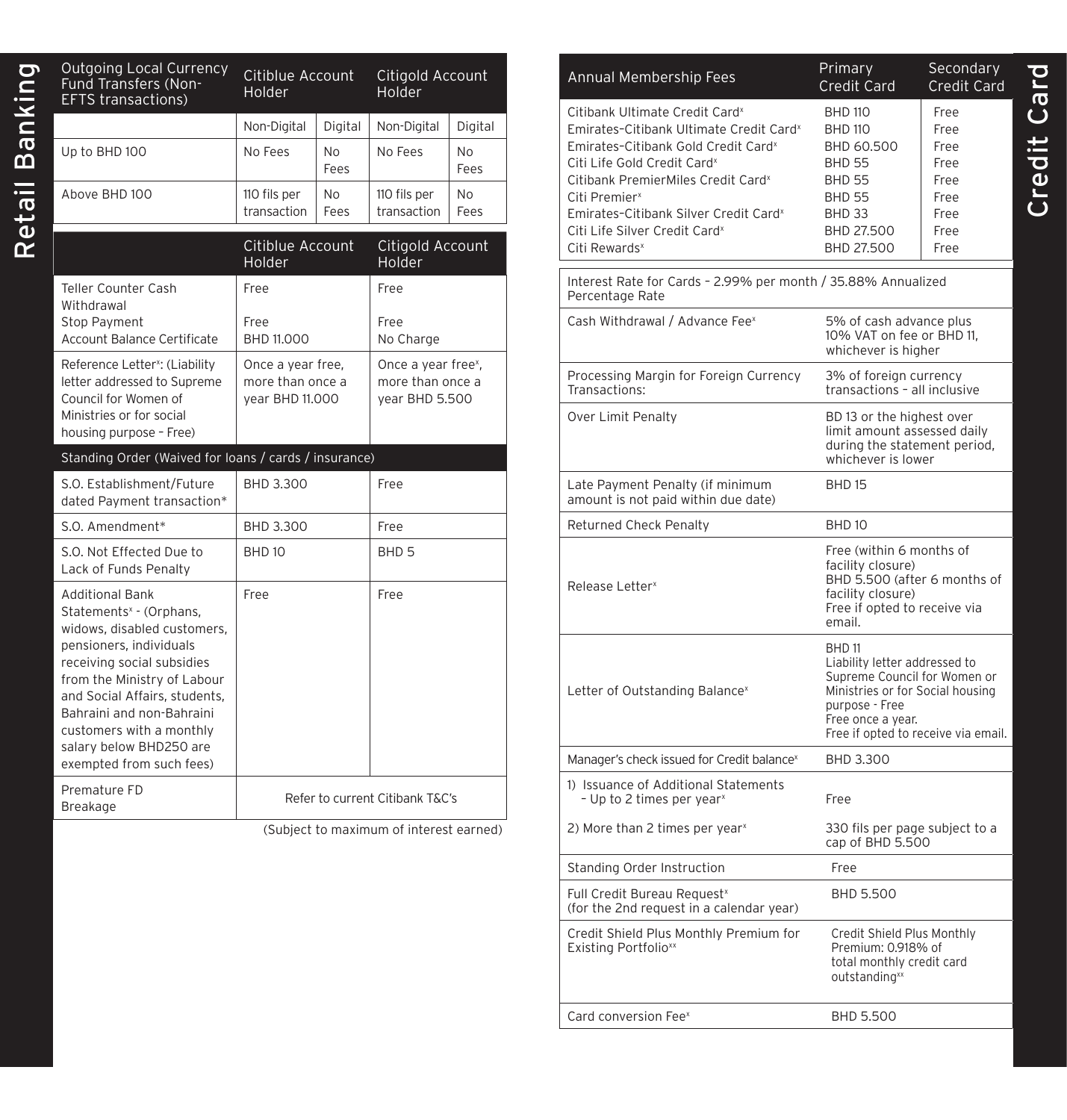#### Minimum Payment Due:

Credit Card

Credit Card

Is calculated as 2.77% of Current Balance on Statement of Account, plus if applicable (a) Current Billed Late Payment Fee, (b) Current Billed Finance Charges, (c) Monthly Amount(s) of Installment(s) subscribed under Installment plans including Easy Installment Plan(s) (EIP/Balance Transfer Facility/Loan on Phone/Ready Cash Loan etc.), (d) Over Limit Amount, (e) Past Due Amounts, (f) Taxes (g) Ready Cash Loan Processing Fee or BHD 10, whichever is higher, with the maximum being equal to the current statement balance. If your Current Balance is less than BHD 10 then your Minimum Payment due will be Equal to your Current Balance.

## Credit Card Replacement Fees

#### Free in case of Bank initiated card replacements

Self Pick up / Mail, Through local courier / Through International Courier<sup>x</sup>

BHD 5.500 (or the actual cost of International courier)

#### Credit Card Installment Products

Processing fee for Ready Cash / Loan on Phone (LOP)/ 0% Installment Products:\* 2% of the Loan Amount plus 10% VAT on fee, Max of BD 100.

Ready Cash / Loan on Phone (ALOP) top up Processing Charge\*: NIL

Ready Cash / LOP / BTF / EIP / 0% EIP Cancellation penalty is 1% of the outstanding balance

| Installments Products                                | Rate in (%)<br><b>PER ANNUM*</b> |
|------------------------------------------------------|----------------------------------|
| Loan on Phone Reducing Balance Rate                  | up to 31.08 %                    |
| Easy Installment Plan Reducing Balance Rate          | up to 31.08 %                    |
| Balance Consolidation Facility Reducing Balance Rate | up to 31.08 %                    |
| Ready Cash Loan Reducing Balance Rate                | up to 31.08 %                    |

\*Applicable tenors will be displayed and agreed upon during the booking process

| <b>Interest Rate</b>                                                                           |                                                                                                                                                                                                                                                                                                          |
|------------------------------------------------------------------------------------------------|----------------------------------------------------------------------------------------------------------------------------------------------------------------------------------------------------------------------------------------------------------------------------------------------------------|
| Personal Installment Loan<br>(New-to-Bank <sup>1</sup> Customer)                               | Up to 30% p.a., on monthly reducing<br>balance                                                                                                                                                                                                                                                           |
| Personal Installment Loan<br>(Existing2 customers for top<br>up loan)                          | Up to 27% p.a., on monthly reducing<br>balance                                                                                                                                                                                                                                                           |
| Salary Transfer Loan<br>(Bahraini Nationals)                                                   | 10% p.a. on monthly reducing balance                                                                                                                                                                                                                                                                     |
| Salary Transfer Loan<br>(Expatriates)                                                          | 11% p.a. on monthly reducing balance<br>(with end of service benefits) up to<br>19% p.a. on monthly reducing balance<br>(without end of service benefits)                                                                                                                                                |
| <b>Administration Fee</b><br>(New loan) <sup>x</sup>                                           | 2% of loan amount plus 10% VAT on fee                                                                                                                                                                                                                                                                    |
| <b>Administration Fee</b><br>(Top-up loan) <sup>x</sup>                                        | <b>NIL</b>                                                                                                                                                                                                                                                                                               |
| Loan Cancellation Penalty                                                                      | 1% of outstanding balance or BHD 100<br>whichever is lower                                                                                                                                                                                                                                               |
| Release letter <sup>x</sup>                                                                    | Free (within 6 months of facility closure)<br>BHD 5.500 (after 6 months of facility<br>closure)<br>Free if opted to receive via email.                                                                                                                                                                   |
| Outstanding Balance Certificate<br>(For the second request in a<br>calendar vear) <sup>x</sup> | <b>BHD 11</b><br>Liability letter addressed to Supreme<br>council for Women or Ministries for<br>Social housing purpose - Free<br>Free once a year<br>Free if opted to receive via email.                                                                                                                |
| Late Payment Penalty                                                                           | BHD <sub>10</sub>                                                                                                                                                                                                                                                                                        |
| <sup>1</sup> Number of Months on Books for Cards / Loans < 6 months<br>amount.                 | <sup>2</sup> Number of Months on Books for Cards / Loans >= 6 months, month on<br>books with other products closed within 6 months will be considered.<br>There is no charge for loan cancellation before disbursement of the loan                                                                       |
| the administration fee.                                                                        | Indicative Annual Percentage Rate (APR) for a loan of BHD 7,500 payable<br>by monthly installments for a tenure of 60 months at an interest rate of<br>26% and by adding administration charges, the total charges on the loan<br>are 26.75%. This percentage may vary in accordance with the tenure and |
| tenure.                                                                                        | Indicative Annual Percentage Rate (APR) for a loan of BHD 10,000<br>payable by monthly installments for a tenure of 60 months at an interest<br>rate of 10% and by adding administration charges, the total charges on<br>the loan are 10.47%. This percentage may vary in accordance with the           |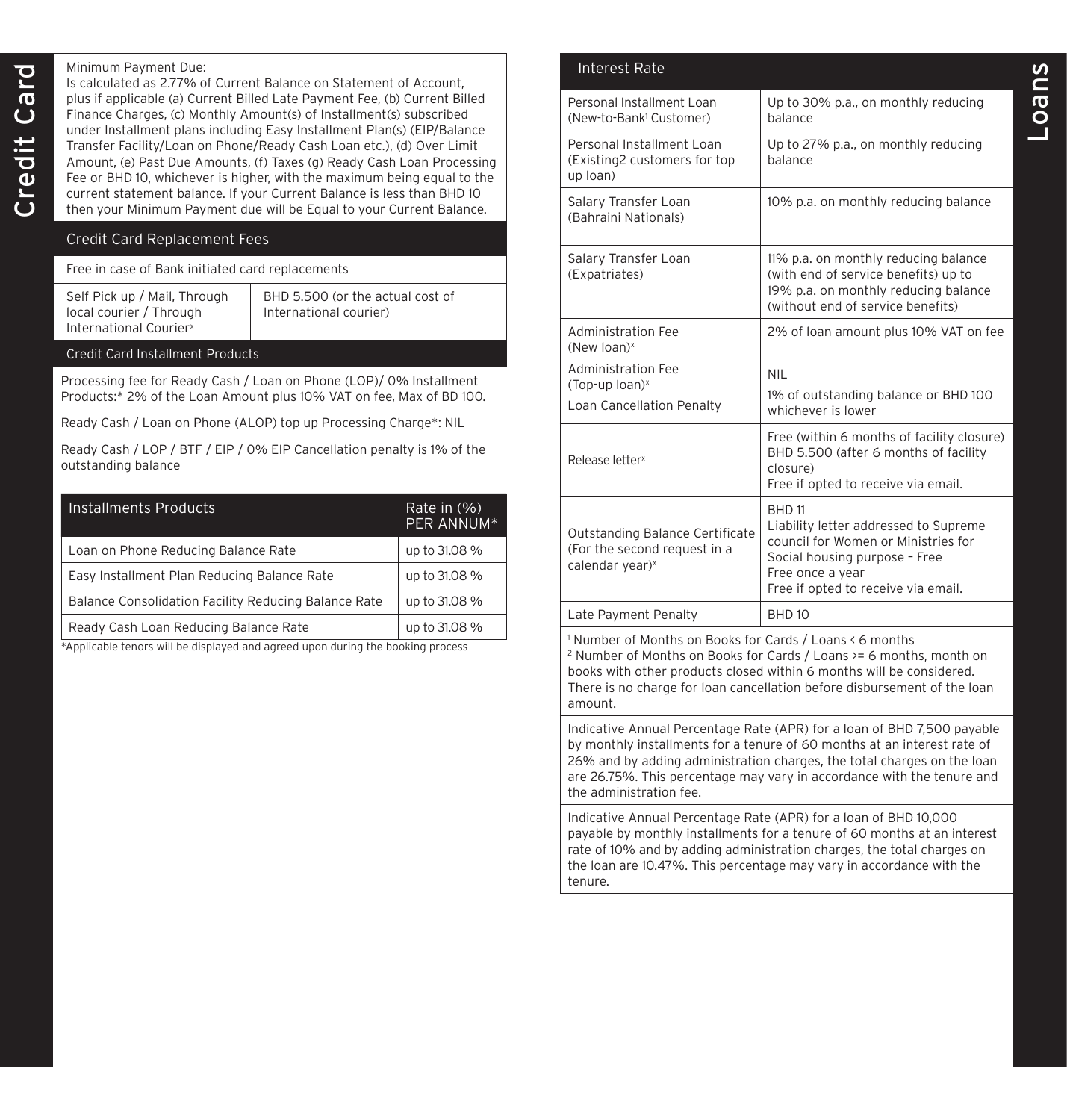<sup>x</sup> الرسـوم الموضحـة فـي الجـدول تشـمل ضريبـة القيمـة المضافـة. فـي حـال اسـتحقاق أحـد الرسـوم المبينـة أعـاه لمعـدل صفـر لضريبـة القيمـة المضافـة حسـب قانـون الضريبـة لمملكـة البحريـن فإنـه ســيتم خصــم قيمــة الضريبــة مــن مبلــغ الرســوم المبينــة أعــاه. الرســوم المبينــة أعــاه معفــاة مــن الضريبـة و سـتبقى مـن غيـر تعديـل

x x يتضمـن ضريبـة القيمـة المضافـة المحصلـة لصالـح المؤمـن علـى الجـزء الغيـر متعلـق بالتأميـن علـى الحيـاة. سـيخضـع منتـج تأميـن بطاقـة الائتمـان (الغيـر متعلـق بالتأميـن علـى الحيـاة) لضريبـة القيمـة ً المضافـة بالسـعر القياسـي وفقـا للقواعـد االنتقاليـة للزيـادة فـي المعـدل القياسـي لضريبـة القيمـة ً المضافـة فـي البحريـن اعتبـارا مـن 1 ينايـر .2022

)1( تطبــق الشــروط واألحــكام علــى أصحــاب حســابات ســيتي جولــد بحــد أدنــى مــن رصيــد العالقــة \* قــدره 200،000 دوالر أمريكــي أو مــا يعادلهــا بالعمــات األخــرى.

)2( رصيـد عالقـة العميـل هـو إجمالـي الرصيـد فـي كل الحسـابات )الجاريـة / اإلدخـار / الحسـابات تحـت الطلـب / الودائــع إلـى أجـل) وحسـابات الاسـتثمار. (3) تشـير عبـارة «أي منتـج آخـر» إلـى بطاقـات الائتمـان، والقــروض، واالســتثمارات، والتأميــن. )4( تســتحق الفوائــد علــى الســلفة النقديــة اعتبــارًا مــن تاريــخ الســلفة النقديــة وحتــى ســداد مبلــغ الســلفة والفوائــد المتعلقــة بهــا.

كافـة أسـعار ورسـوم ونفقـات المنتجـات المبينـة تفاصيلهـا بهـذا الجـدول قابلـة للتغييـر مـن حيـن إلـى آخـر بمحـض تقديـر سـيتي بنـك ان. ايـه. فـرع البحريـن بعـد إصـدار إشـعار مسـبق إلـى العميـل.

تطبــق هــذه الرســوم اعتبــارًا مــن تاريــخ ســريانها الــذي يحــدده البنــك. للمزيــد مــن التفاصيــل يرجــى االتصـال بخدمـات سـيتي بنـك ان. ايـه. فـرع البحريـن الهاتفيـة )سـيتي فـون( علـى الرقـم 17582484 )ســيتي(. يتفــاوت تســعير الرســوم بنــاء علــى التســهيالت / عالقــات األعمــال ويخضــع للموافقــات الالزمــة علــى االئتمــان.

\*\*هـذا تحويـل بيـن حسـابات محتفـظ بهـا فـي سـيتي بنـك ان. ايـه. فـرع البحريـن فـي عـدد مـن الـدول المختلفــة. يجــب إجــراء هــذه التحويــات عبــر اإلنترنــت، كمــا أن هــذا التســهيل غيــر متــاح إال فــي دول معينــة.

**االسـتثمارات:** منتجـات االسـتثمار ليسـت ودائـع أو التزامـات مصرفيـة كمـا أنهـا ليسـت مضمونـة مـن قبــل ســيتي بنــك ان. ايــه. فــرع البحريــن أو ســيتي جــروب إنــك أو أي مــن شــركاتها التابعــة أو الفرعيــة مــا لــم ينــص علــى ذلــك خــاف علــى وجــه التحديــد. منتجــات االســتثمار ليســت مؤمنــة مــن جانــب الحكومــة أو الــوكاالت الحكوميــة. منتجــات االســتثمار والخزينــة عرضــة لمخاطــر االســتثمار، بمــا فــي ذلــك احتمــال خســارة أصــل المبلــغ المســتثمر. األداء الســابق ليــس مؤشــرًا علــى النتائــج المســتقبلية؛ فاألسـعار يمكـن أن ترتفـع أو تنخفـض. يجـب علـى المسـتثمرين فـي منتجـات االسـتثمار و/أو الخزينـة المقومـة بغيـر العمـات المحليـة أن يكونـوا علـى درايـة بمخاطـر تقلبـات أسـعار الصـرف التـي يمكـن أن تسـبب خسـارة فـي أصـل مبلـغ االسـتثمار عنـد تحويـل العملـة األجنبيـة إلـى العملـة المحليـة لبلـد المســتثمر. منتجــات االســتثمار والخزينــة غيــر متاحــة لألشــخاص األمريكييــن. تخضــع كافــة الطلبــات بشــأن منتجــات االســتثمار والخزينــة للشــروط واألحــكام المعينــة المتعلقــة بمنتجــات االســتثمار والخزينــة. علــى المســتثمرين الإشــارة إلــى مســتند (مســتندات) العــرض ذي الصلــة للحصــول علــى تفاصيـل المعلومـات وعلـى الشـروط واألحـكام المطبقـة قبـل االكتتـاب فـي العـرض. **التأميـن:** سـيتي بنــك ان. ايــه. فــرع البحريــن مرخــص لــه مــن قبــل مصــرف البحريــن المركــزي كمصــرف تجزئــة وجملــة تقليــدي وهــو الممثــل المعتمــد لشــركة زيوريــخ إنترناشــيونال اليــف ليميتــد فــرع البحريــن، ال يؤمــن ســيتي بنــك ان. ايــه. فــرع البحريــن أو يصــدر بوالــص التأميــن، ولكنــه يقــدم الدعــم للعميــل بتحصيــل ً أقســاط التأميــن لمصــدر بوليصــة التأميــن. وال يعتبــر ســيتي بنــك ان. ايــه. فــرع البحريــن مســؤوال عــن رفـض أي طلـب تأميـن أو مطالبـة. **الودائـع:** تخضـع الودائـع / أسـعار الفائـدة للتغييـر بيـن حيـن وآخـر ُ بعـد إصـدار إشـعار مسـبق. تطبـق الشـروط واألحـكام التـي تحكـم الحسـابات المصرفيـة لـدى سـيتي بنـك ان. ايـه. فـرع البحريـن وهـي متاحـة عنـد الطلـب وقابلـة للتغييـر بعـد إصـدار إشـعار مسـبق. يحتفـظ ســيتي بنــك ان. ايــه. فــرع البحريــن بالحــق فــي رفــض أي طلــب لقيــد وديعــة مــن أي شــخص بمحــض تقديـره الخـاص. **القـروض:** تمنـح كافـة القـروض بمحـض تقديـر سـيتي بنـك ان ايـه بنـاء علـى )أ( اتفـاق األطــراف علــى الشــروط واألحــكام )ب( إكمــال اإلجــراءات والموافقــات الداخليــة فــي ســيتي بنــك ان. ايـه. فـرع البحريـن (ج) إكمـال المسـتندات المقبولـة لـدى سـيتي بنـك ان. ايـه. فـرع البحريـن. فـي حـال كانــت الدفعــة المســتلمة أعلــى مــن المبلــغ المســتحق وفقــً لجــدول الســداد المتفــق عليــه، ســوف يتـم اسـتخدام أي مبالـغ زائـدة لتقليـل المبلـغ الرئيسـي المسـتحق، كمـا سـيتم تعديـل الفتـرة الزمنيـة المتبقيــة وفقــً لذلــك. **بطاقــات االئتمــان:** تعالــج كل طلبــات بطاقــات االئتمــان علــى أســاس بــذل أفضـل الجهـود وبمحــض تقديــر ســيتي بنــك. جميــع الودائــع لــدى ســيتي بنــك ان. ايــه. فــرع البحريــن فــي المملكــة مشــمولة بواســطة لوائــح تنظيــم حمايــة الودائــع وحســابات االســتثمار الغيــر مقيــدة الصــادرة عــن مصــرف البحريــن المركــزي بموجــب القــرار. رقــم )34( لعــام .2010

ُتطبــق الشــروط واألحــكام وهــي متاحــة عنــد الطلــب. كافــة الشــروط واألحــكام قابلــة للتغييــر بعــد إصـدار إشـعار مسـبق. تكـون كافـة االلتزامـات بموجـب المنتجـات المعروضـة مسـتحقة الدفـع حصـرًا لـدى سـيتي بنـك ان. ايـه. فـرع البحريـن بموجـب قوانيـن مملكـة البحريـن )بمـا فـي ذلـك أيـة إجـراءات أو ُ أوامـر أو مراسـيم أو لوائـح حكوميـة(. تطبـق شـروط وأحـكام خاصـة علـى كل المنتجـات وهـي متاحـة عنـد الطلـب وقابلـة للتغييـر.

إذا كانـــت لديكـــم أيـــة استفســـارات أو شـــكاوى بشـــأن المنتجـــات والخدمـــات المقدمـــة مـــن ســـيتي بنـــك ان. ايـــه. فـــرع البحريـــن، يمكنكـــم الكتابـــة إلـــى مديـــر خدمـــات الزبائـــن، الســـيدة هنـــد الزيانـــي علـــى البريـــد اإللكترونـــي: com.citi@service.customer.bah أو االتصـــال هاتفيـــً علـــى الرقـــم: 97317588360 .+ يتوفـــر عنـــد الطلـــب دليـــل ســـهل االســـتخدام بشـــأن التعامـــل مـــع الشـــكاوى. ســيتي بنــك ان. ايــه. فــرع البحريــن مرخــص لــه مــن قبــل مصــرف البحريــن المركــزي كمصــرف تجزئــة وجملـــة تقليـــدي.

x The prices displayed include any applicable VAT. Where the services listed above qualify for zero-rating under the Bahrain VAT Law and Regulations, the amount charged will be reduced by the amount of any VAT included in the above stated charges. Charges above that are exempt from VAT will remain unchanged.

xx Inclusive of VAT collected on behalf of the insurer on the non-life component of the premium. The credit card insurance (non-life insurance) product will be subject to VAT at the standard rate in accordance with the transitional rules for the increase in the standard rate of VAT in Bahrain taking effect from 1 January 2022.

\* 1. Applicable to Citigold members with a minimum Relationship Balance of US \$ 200,000 or equivalent in any other currency. 2. Customer Relationship Balance is the total balance in all accounts (Current / Savings / Call / Time Deposits) and investment accounts. 3. Any other product refers to Credit Cards, Loans, Investments and Insurance. 4. Interest shall accrue in relation to a Cash Advance and interest thereon. All prices, fees and charges of products and services detailed in this schedule are subject to change from time to time at sole discretion of Citibank, N.A. Bahrain Branch by giving prior notice to customer. Such changes apply from the effective date specified by the bank. For more information, please contact CitiPhone Banking on 17582484 (CITI). Pricing may vary depending on facility / business relationship and subject to credit approvals.

\*\*This is a transfer between accounts held within Citibank across geographies. Such transfers have to be executed online and this facility is available only on select countries. **Investments:** Investment products are not bank deposits or obligations or guaranteed by Citibank, N.A. Bahrain Branch, Citigroup Inc. or any of its affiliates or subsidiaries unless specifically stated. Investment products are not insured by government or governmental agencies. Investment and Treasury products are subject to Investment risk, including possible loss of principal amount invested. Past performance is not indicative of future results: prices can go up or down. Investors investing in investments and / or Treasury products denominated in non-local currency should be aware of the risk of exchange rate fluctuations that may cause loss of principal when foreign currency is converted to the investors' home currency. Investment and Treasury products are not available to U.S persons. All applications for Investment and Treasury products are subject to Terms and Conditions of the individual Investment and Treasury products. Investment products are not insured by government or governmental agencies unless specifically stated. Investors should refer to the relevant offering document(s) for detailed information and applicable terms and conditions prior to subscription. **Insurance:** Citibank, N.A. Bahrain Branch is licensed by Central Bank of Bahrain as a Conventional Retail and Wholesale Bank and is an Appointed Representative of Zurich International Life Limited, Bahrain. Citibank, N.A. Bahrain Branch does not offer insurance advice or underwrite or issue insurance policies, but provides customer support to receive premium payments for the issuer of the insurance policy. Citibank, N.A. Bahrain Branch will not be held responsible for rejection of any insurance application or claim.

**Deposits:** Deposit/interest rates are subject to change from time to time and with prior notice. Terms and Conditions governing bank accounts with Citibank, N.A. Bahrain Branch apply, are available on request and subject to change with prior notice. Citibank holds the right to refuse a deposit booking order from anyone at its sole discretion. **Loans:** All loans are at sole discretion of Citibank, N.A. Bahrain Branch based on a) the parties' agreement to the Terms and Conditions b) completion of the internal procedures and approval of Citibank, N.A. Bahrain Branch. c) Completion of documents acceptable to Citibank, N.A. Bahrain Branch. In case the payment received is higher than the due amount required based on the agreed repayment schedule, any excess funds will be used to reduce the outstanding Principal Amount and the remaining tenure will be adjusted accordingly. **Credit Card:** All Credit Card applications are processed on a best effort–basis and at sole discretion of Citibank, N.A. Bahrain Branch. Terms and Conditions apply and are available on request. Deposits held with Citibank, N.A. Bahrain Branch in the Kingdom are covered by the Regulation Protecting Deposits and Unrestricted Investment Accounts issued by the Central Bank of Bahrain in accordance with Resolution No (34) of 2010. All Terms and Conditions are subject to change with prior notice. All obligations under the products offered are payable solely at and by Citibank, N.A. Bahrain Branch, subject to the laws of the Kingdom of Bahrain (including any governmental actions, orders, decrees and regulations). For all products, special Terms and Conditions apply, are available on request and are subject to change.

Should you have any concerns or complains with regards to the product or services offered by Citibank, N.A. Bahrain Branch, you may write to our Customer Services Manager, Ms. Hind Al Zayani at email: bah.customer.service@citi.com or telephone +97317588360. An easy to use complaints handling guide is available upon request. Citibank, N.A. Bahrain Branch is licensed by Central Bank of Bahrain as a Conventional Retail and Wholesale Bank.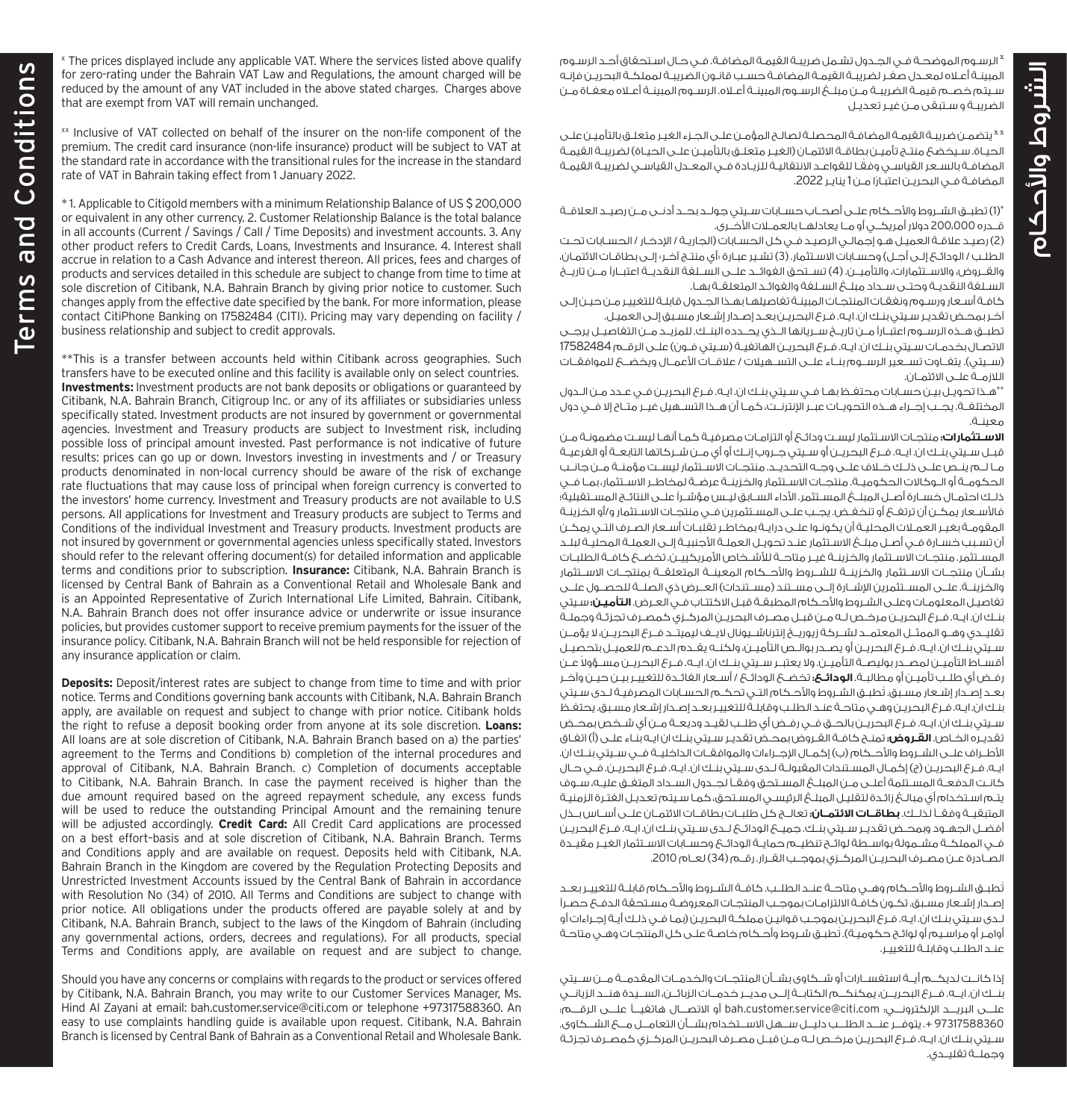#### الحد الأدنى للدف<sup>ع</sup>:

يحسب بنسبة %2.77 من الرصيد الحالي على كشف الحساب، باإلضافة إلى ذلك إذا أمكن (أ) فاتورة رسم التأخر في الدفع (ب) فاتورة تكاليف التمويل الحالية (ج) المبلغ الشهري (المبالغ) أو الدفعة (الدفعات) التي دخلت في إطار خطط السداد بما في ذلك خطة السداد المريح (EIP) خدمة تحويل الرصيد / قرض على الهاتف (الهواتف) / القرض (القروض) الغوري وما إلى ذلك. (د) أكثر من مبلغ الحد (٥) المبلغ المستحق في الماضي (و) الضرائب (ز) رسوم معالجة القروض أو 10 دينار أيهما أعلى. إذا كان رصيدك الحالي أقل من 10 دينار فالحد األدنى لدفع اإلستحقاق سيكون مساويًا لرصيدك الحالي

|                                                               | رسوم استبدال البطاقة الائتمانية                                                                                             |
|---------------------------------------------------------------|-----------------------------------------------------------------------------------------------------------------------------|
|                                                               | مجانًا فى حالة قيام البنك باستبدال البطاقة                                                                                  |
| 5.500 د.ب (أو التكلفة الفعلية لخدمة البريد<br>السريح الدولية) | استلام البطاقة شخصيأ<br>/ بالبريد عن طريق خدمة<br>محلية للنقل السريح/ عن<br>طريق خدمة البريد السريع<br>الدولىة <sup>x</sup> |
|                                                               | منتجات التقسيط الخاصة بالبطاقة الائتمانية                                                                                   |

رسوم تجهيز منتجات خطة السداد بدون فوائد/ رسوم تجهيز منتجات قرض النقد الجاهز / القرض عبر الهاتف؛ 2٪ من قيمة القرض بالإضافة إلى 10٪ ضريبة القيمة

المضافة على الرسوم بحد أقصى 100 د.ب. .

رسوم تجهيز إضافة على قرض النقد الجاهز / القرض عبر الهاتف<sup>ة</sup>: صغر غرامة إلغاء تسهيالت النقد الجاهز/القرض بالهاتف/تسهيالت تحويل الرصيد/خطة األقساط المريحة/ خطة السداد بدون فوائد %1 من الرصيد المستحق.

| السعر (٪) السنوى* | منتجات التقسيط                                        |
|-------------------|-------------------------------------------------------|
| لغاية 31.08٪      | سعر الغائدة على الرصيد المتناقص للقرض عبر الهاتف      |
| لغاية 31.08٪      | سعر الغائدة على الرصيد المتناقص لخطة السداد المريح    |
| لغاية 31.08٪      | سعر الغائدة على الرصيد المتناقص لتسهيلات توحيد الرصيد |
| لغاية 31.08٪      | سعر الغائدة على الرصيد المتناقص للنقد الجاهز          |

\* سيتم عرض والموافقة على الفترات الزمنية المطبقة خالل عملية الحجز

| أسعار الغائدة                                                                   |                                                                                                                                                                                            |
|---------------------------------------------------------------------------------|--------------------------------------------------------------------------------------------------------------------------------------------------------------------------------------------|
| قرض شخصى يسدد بأقساط<br>(عميل جديد للبنك')                                      | لغاية 30٪ سنوياً، على الرصيد<br>المتناقص شهريآ                                                                                                                                             |
| قرض شخصى يسدد بأقساط شهرية<br>(العملاء الحاليين <sup>2</sup> لإضافة مبلغ للقرض) | لغاية 27٪ سنوياً، على الرصيد<br>المتناقص شهريآ                                                                                                                                             |
| قرض بتحويل الراتب<br>(للمواطنين البحرينيين)                                     | 10٪ سنوياً، على الرصيد المتناقص<br>شهرنا                                                                                                                                                   |
| قرض بتحويل الراتب<br>(للوافدين المقيمين)                                        | 11٪ سنوياً، على الرصيد المتناقص شهرياً<br>(م& امتيازات نهاية الخدمة)<br>لغاية 19٪ سنوياً، على الرصيد المتناقص<br>شهرنأ<br>(بدون امتيازات نهاية الخدمة)                                     |
| رسم الإدارة (قرض جديد) <sup>»</sup>                                             | 2٪ من مبلغ القرض بالإضافة إلى 10٪<br>ضريبة القيمة المضافة على الرسوم                                                                                                                       |
| رسم الإدارة (إضافة للقرض) <sup>x</sup>                                          | صفر                                                                                                                                                                                        |
| غرامة إلغاء القرض                                                               | 1٪ من الرصيد المستحق أو 100 د.ب<br>أيهما آقل                                                                                                                                               |
| خطاب خلو طرف <sup>×</sup>                                                       | مجاناً (فى غضون 6 أشهر من إغلاق<br>التسهيل)<br>5.500 د.ب (عقب 6 أشهر من إغلاق<br>التسهيل)<br>مجاناً فى حال اختيار التسلم عبر البريد<br>الإلكتروني.                                         |
| شهادة الرصيد المستحق<br>(للطلب الثانى خلال سنة تقويمية) <sup>»</sup>            | 11 د.ب<br>خطاب المسؤولية المُوجَّه إلى<br>المجلس الأعلى للمرأة أو الوزارات أو<br>لغرض الإسكان الاجتماعى - مجاناً مرة<br>فى السنة.<br>مجاناً فى حال اختيار التسلم عبر البريد<br>الإلكتروني. |

1. علاقة العميل م6 البنك (البطاقات الائتمانية أو القروض) أقل من ستة أشهر .2 عالقــة العميــل مــع البنــك )البطاقــات االئتمانيــة أو القــروض( ألكثــر أو مــا يعــادل ســتة أشــهر، العمــاء الذيــن أغلقــوا حســاباتهم خــال ســتة أشــهر ســيأخذون بعيــن االعتبــار وتطبــق أســعار الفائــدة المذكــورة. ال توجد رسوم على إلغاء القرض قبل صرف مبلغ القرض.

غرامة التأخر في السداد 10 د.ب

وفقــً لمــدة القــرض ومقــدار رســوم اإلدارة.

معــدل الفائــدة الســنوية المئويــة التأشــيري علــى قــرض قــدره 7500 د.ب مســتحق السـداد بأقسـاط شـهرية لمـدة 60 شـهراً بسـعر فائـدة 26٪ و بإضافـة رسـوم الإدارة يصبــح إجمالــي معــدل الرســوم علــى القــرض %26.75 تتفــاوت هــذه النســبة المئويــة

معـدل الفائـدة السـنوية المئويـة التأشـيري علـى قـرض قـدره 10,000 د.ب مسـتحق الســداد بأقسـاط شــهرية لمــدة 60 شــهراً بســعر فائــدة 10٪ و بإضافــة رســوم الإدارة يصبــح إجمالــي معــدل الرســوم علــى القــرض %10.47 تتفــاوت هــذه النســبة المئويــة وفقــً لمــدة القــرض ومقــدار رســوم اإلدارة.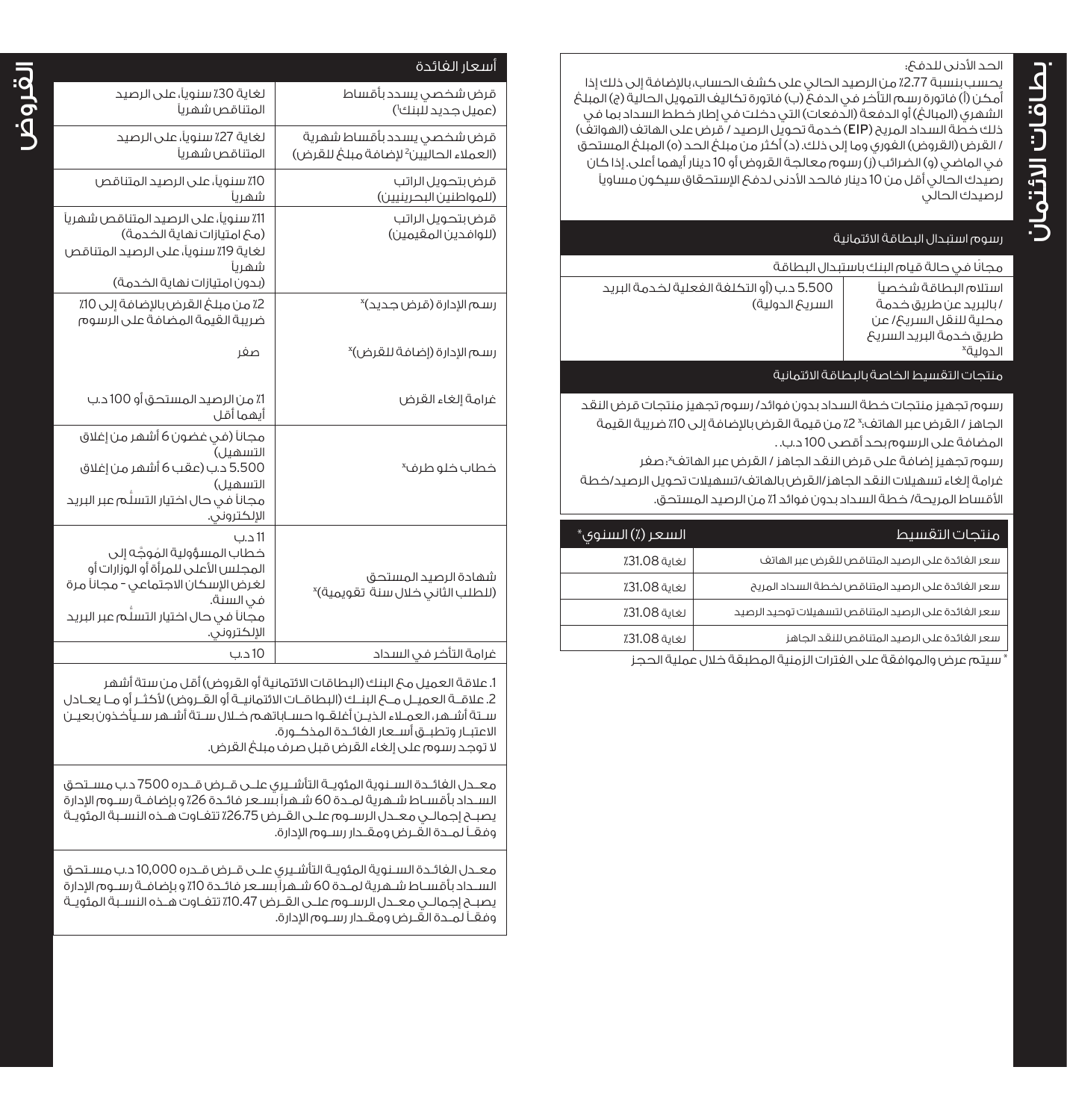| رسوم التحويلات المالية الإلكترونية الصادرة |                                                            |                                                          |                       |                                                                                                                                                                                                                                                                                                                                                                                 |  |
|--------------------------------------------|------------------------------------------------------------|----------------------------------------------------------|-----------------------|---------------------------------------------------------------------------------------------------------------------------------------------------------------------------------------------------------------------------------------------------------------------------------------------------------------------------------------------------------------------------------|--|
|                                            | بدون رسوم                                                  |                                                          | حتى 100 د.ب           | التحويلات السريعة                                                                                                                                                                                                                                                                                                                                                               |  |
| 110 فلس للمعاملة                           |                                                            | أكثر من 100 د.ب وحتى<br>1000 د.ب                         |                       | (فورۍ+) <sup>x</sup>                                                                                                                                                                                                                                                                                                                                                            |  |
| مجانآ                                      |                                                            | حتى 100 د.ب                                              |                       | الدفعات عبر حلول<br>الشبكة الرقمية (فورى)*                                                                                                                                                                                                                                                                                                                                      |  |
| محانآ                                      |                                                            | آكثر من 100 د.ب وحتى<br>1000 د.ب                         |                       |                                                                                                                                                                                                                                                                                                                                                                                 |  |
|                                            | بدون رسوم                                                  |                                                          | الغواتير              | دفع الغواتير المستحقة<br>( فواتير)                                                                                                                                                                                                                                                                                                                                              |  |
|                                            |                                                            |                                                          |                       |                                                                                                                                                                                                                                                                                                                                                                                 |  |
|                                            | أصحاب حسابات سيتى<br>جولد                                  |                                                          | أصحاب حسابات سيتي بلو | رسوم التحويلات المالية<br>الصادرة (المعاملات غير<br>التابعة لنظام تحويل<br>الأموال الإلكتروني)                                                                                                                                                                                                                                                                                  |  |
| رقمية                                      | غير رقمية                                                  | رقمية                                                    | غير رقمية             |                                                                                                                                                                                                                                                                                                                                                                                 |  |
| بدون<br>رسوم                               | بدون رسوم                                                  | بدون<br>رسوم                                             | بدون رسوم             | حتں 100 د.ب                                                                                                                                                                                                                                                                                                                                                                     |  |
| بدون<br>رسوم                               | 110 فلس<br>للمعاملة                                        | 110 فلس للمعاملة<br>بدون<br>رسوم                         |                       | أكثر من 100 د.ب <sup>×</sup>                                                                                                                                                                                                                                                                                                                                                    |  |
|                                            | أصحاب حسابات سيتي                                          |                                                          | أصحاب حسابات سيتي بلو |                                                                                                                                                                                                                                                                                                                                                                                 |  |
|                                            | جولد<br>مجانآ                                              |                                                          | مجانآ                 | السحب النقدى من كاونتر                                                                                                                                                                                                                                                                                                                                                          |  |
|                                            |                                                            |                                                          |                       | الصراف                                                                                                                                                                                                                                                                                                                                                                          |  |
|                                            | محانآ                                                      |                                                          | محانآ                 | وقف صرف                                                                                                                                                                                                                                                                                                                                                                         |  |
|                                            | بدون رسوم                                                  |                                                          | 11.000 د.ب            | شهادة رصيد الحساب <sup>x</sup>                                                                                                                                                                                                                                                                                                                                                  |  |
|                                            | مرة في العام مجاناً،<br>آكثر من مرة فى العام<br>5.500 د.ب. | مرة في العام مجاناً، أكثر من<br>مرة في العام 11.000 د.ب. |                       | رسالة مرجعية ٌ (خطاب<br>تحمل مسؤولية موجه إلى<br>المجلس الأعلى للمرأة فى<br>الوزارات أو لغرض الإسكان<br>الاجتماعي – مجاناً)                                                                                                                                                                                                                                                     |  |
|                                            |                                                            |                                                          |                       | أمر الدفعَ المستديم (التنازل عن العَروض /البطاقات/ التأمين)                                                                                                                                                                                                                                                                                                                     |  |
|                                            | مجانآ                                                      |                                                          | 3.300 د.ب             | إنشاء أمر دف <sup>ع</sup> مستديم <sup>×</sup><br>/ معاملة الدفع الآجلة                                                                                                                                                                                                                                                                                                          |  |
|                                            | مجانآ                                                      |                                                          | 3.300 د.ب             | تعديل أمر دف£ مستديم <sup>×</sup>                                                                                                                                                                                                                                                                                                                                               |  |
| 5 د.ب                                      |                                                            |                                                          | 10 د.ب                | أمر دفح مستديم غير<br>نافذ بسبب نقص الأموال                                                                                                                                                                                                                                                                                                                                     |  |
|                                            | مجانآ                                                      |                                                          | مجانآ                 | كشوفات مصرفية إضافية<br>" (يتم إعفاء كل من<br>اليتامى والأرامل والمعاقين<br>والمتقاعدين ومستحقى<br>الضمان الاجتماعى من وزارة<br>العمل والشؤون الاجتماعية<br>والطلاب والعملاء البحرينيين<br>وغير البحرينيين ممن تقل<br>رواتبھہ عن 250 د.ب من مثل<br>هذه الرسوم، يرجى إرسال<br>طلب الإعفاء كتابيأ إذا كنت<br>تدخل ضمن آى من الغئات<br>المذكورة آعلاه.)<br>كسر الوديعة الثابتة قبل |  |
|                                            |                                                            | يرجى مراجعة شروط وأحكام سيتى بنك الحالية                 |                       | موعد الاستحقاق                                                                                                                                                                                                                                                                                                                                                                  |  |
| (بموجب الحد الأقصى للغائدة المكتسبة)       |                                                            |                                                          |                       |                                                                                                                                                                                                                                                                                                                                                                                 |  |

الخدمات المصرفية لألفراد

الخدمات المصرفية للأفراد

| <u>بطاق</u> ات الائتمان<br>الاضافىة                                                                                                                           | بطاقات الائتمان<br>الأساسىة                                                                                                                                     | رسوم الاشتراك السنوية                                                                                                                                                                                                                                                                                                                                                                                                                             |                                                                                 |
|---------------------------------------------------------------------------------------------------------------------------------------------------------------|-----------------------------------------------------------------------------------------------------------------------------------------------------------------|---------------------------------------------------------------------------------------------------------------------------------------------------------------------------------------------------------------------------------------------------------------------------------------------------------------------------------------------------------------------------------------------------------------------------------------------------|---------------------------------------------------------------------------------|
| مجانآ<br>مجانآ<br>مجانآ<br>مجانآ<br>مجانآ<br>مجانآ<br>مجانآ<br>مجانآ<br>مجانآ                                                                                 | 110 د.ب<br>110 د.ب<br>60.500 د.ب<br>55 د.ب<br>55 د.ب<br>55 د.ب<br>33 د.ب<br>27.500 د.ب<br>27.500 د.ب                                                            | بطاقة ائتمان سيتى بنك آلتيميت <sup>×</sup><br>بطاقة ائتمان الإمارات–سيتى بنك آلتيميت <sup>×</sup><br>بطاقة ائتمان الإمارات–سيتي بنك الذهبية <sup>x</sup><br>بطاقة ائتمان سيتى لايف الذهبية <sup>x</sup><br>بطاقة ائتمان سيتى بنك بريمير مايلز <sup>x</sup><br>بطاقة ائتمان سيتى بريمير <sup>»</sup><br>بطاقة ائتمان الإمارات–سيتى بنك الغضية <sup>x</sup><br>بطاقة ائتمان سيتى لايف الغضية <sup>x</sup><br>بطاقة ائتمان سيتى ريواردز <sup>»</sup> |                                                                                 |
|                                                                                                                                                               |                                                                                                                                                                 |                                                                                                                                                                                                                                                                                                                                                                                                                                                   | معدل الغائدة على البطاقات 2.99 ٪ شهرياً / 35.88 ٪ في المعدل السنوى              |
| 5٪ من مبلغ السلغة النقدية بالإضافة إلى<br>رسم السحب النقدي / السلغة النقدية <sup>x</sup><br>ضريبة القيمة المضافة بواقحَ 10٪ على<br>الرسم أو 11 د.ب أيهما أكثر |                                                                                                                                                                 |                                                                                                                                                                                                                                                                                                                                                                                                                                                   |                                                                                 |
| 3٪ تجهيز المعاملات بالعملات الأجنبية –<br>متضمنة جميع الرسوم                                                                                                  |                                                                                                                                                                 |                                                                                                                                                                                                                                                                                                                                                                                                                                                   | رسوم تجهيز المعاملات بالعملات<br>الأحنىية                                       |
|                                                                                                                                                               | 13 د.ب أو أعلى مبلغ يتجاوز الحد يتم تقييمه<br>يوميًا خلال فترة كشف الحساب ، أيهما أقل                                                                           |                                                                                                                                                                                                                                                                                                                                                                                                                                                   | غرامة تجاوز حد الائتمان                                                         |
| غرامة التأخر في السداد (إذا لم يتم سداد مبلغ الحد الأدنى في<br>15 د.ب<br>تاريخ السداد)                                                                        |                                                                                                                                                                 |                                                                                                                                                                                                                                                                                                                                                                                                                                                   |                                                                                 |
| 10 د.ب                                                                                                                                                        |                                                                                                                                                                 |                                                                                                                                                                                                                                                                                                                                                                                                                                                   | غرامة الشيك المرتجع                                                             |
|                                                                                                                                                               | مجاناً (فى غضون 6 أشهر من إغلاق التسهيل)<br>5.500 د.ب (عقب 6 أشهر من إغلاق التسهيل)<br>مجاناً فى حال اختيار التسلّم عبر البريد الإلكترونى.                      |                                                                                                                                                                                                                                                                                                                                                                                                                                                   | خطاب خلو طرف <sup>x</sup>                                                       |
|                                                                                                                                                               | خطاب المسؤولية المُوجَّه إلى المجلس الأعلى للمرأة<br>أو الوزارات أو لغرض الإسكان الاجتماعي - مجاناً مرة<br>مجاناً في حال اختيار التسلُّم عبر البريد الإلكتروني. | 11 د.ب<br>فى السنة.                                                                                                                                                                                                                                                                                                                                                                                                                               | خطاب بشأن الرصيد<br>المستحق <sup>ة</sup> (للطلبِ الثاني<br>خلال سنة تعُويمية)   |
|                                                                                                                                                               |                                                                                                                                                                 | 3.300 د.ب                                                                                                                                                                                                                                                                                                                                                                                                                                         | شيك المدير الصادر لرصيد<br>الائتمان <sup>x</sup>                                |
|                                                                                                                                                               |                                                                                                                                                                 | مجانا                                                                                                                                                                                                                                                                                                                                                                                                                                             | 1) إصدار بيان مصرفي إضافي<br>لغاية مرتين في السنة <sup>x</sup>                  |
|                                                                                                                                                               | 330 فلس لكل صغحة رهنأ بحد أقصى قدره 5.500 د.ب                                                                                                                   |                                                                                                                                                                                                                                                                                                                                                                                                                                                   | 2) أكثر من مرتين سنوياً <sup>x</sup>                                            |
|                                                                                                                                                               |                                                                                                                                                                 | مجانآ                                                                                                                                                                                                                                                                                                                                                                                                                                             | تعليمات أمر الدفع المستديم                                                      |
| 5.500 د.ب                                                                                                                                                     |                                                                                                                                                                 |                                                                                                                                                                                                                                                                                                                                                                                                                                                   | طلب تقرير كريدت بيرو<br>بالكامل <sup>»</sup> (للطلب الثانى خلال<br>سنة تقويمية) |
|                                                                                                                                                               | حماية ائتمانية زائد قسط شهرى؛ %0.918 من<br>إجمالي الرصيد الشهري المستحق على بطاقة                                                                               | الائتمان ٌ××                                                                                                                                                                                                                                                                                                                                                                                                                                      | قسط كرديت شيلد بلس<br>الشهرى للعملاء الحاليين<br>فقط ٌ                          |
| 5.500 د.ب                                                                                                                                                     |                                                                                                                                                                 |                                                                                                                                                                                                                                                                                                                                                                                                                                                   | رسم تحويل البطاقة <sup>x</sup>                                                  |
|                                                                                                                                                               |                                                                                                                                                                 |                                                                                                                                                                                                                                                                                                                                                                                                                                                   |                                                                                 |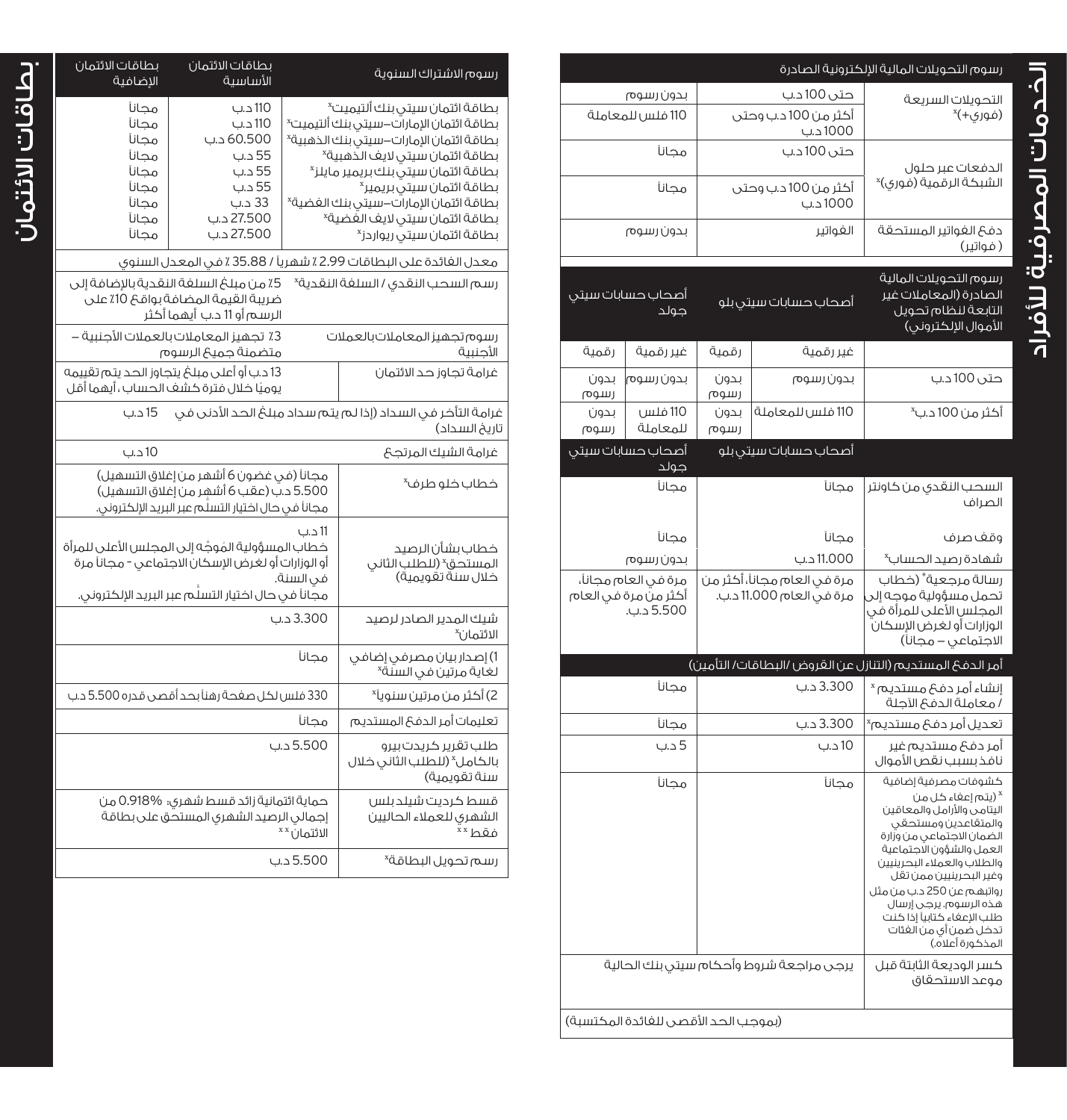ً )اعتبارا من 31 يناير 2022(

| (الرسوم المبينة آدناه تشمل ضريبة القيمة المضافة)                                                                                                                                                                                                                                                 |                                                                                                                                                                                         |                            |  |  |  |
|--------------------------------------------------------------------------------------------------------------------------------------------------------------------------------------------------------------------------------------------------------------------------------------------------|-----------------------------------------------------------------------------------------------------------------------------------------------------------------------------------------|----------------------------|--|--|--|
| رسوم العلاقة (شهرياً)                                                                                                                                                                                                                                                                            | آصحاب حسابات سيتى بلو                                                                                                                                                                   | أصحاب حسابات سيتي<br>جولد* |  |  |  |
| التوفير                                                                                                                                                                                                                                                                                          | محانآ                                                                                                                                                                                   | محانآ                      |  |  |  |
| الجارى                                                                                                                                                                                                                                                                                           | محانآ                                                                                                                                                                                   | محانآ                      |  |  |  |
| سيتىبست                                                                                                                                                                                                                                                                                          | محانآ                                                                                                                                                                                   | محانآ                      |  |  |  |
| يتم إعفاء كل من اليتامى والأرامل والمعاقين والمتقاعدين ومستحقى الضمان<br>الإجتماعى من وزارة العمل والشؤون الإجتماعية والطلاب والعملاء البحرينيين وغير<br>البحرينيين ممن تقل رواتبهم عن 250 د.ب من مثل هذه الرسوم.<br>يرجى إرسال طلب الإعفاء كتابياً إذا كنت تدخل ضمن آى من الغئات المذكورة آعلاه |                                                                                                                                                                                         |                            |  |  |  |
| رسوم الخدمات المصرفية                                                                                                                                                                                                                                                                            |                                                                                                                                                                                         |                            |  |  |  |
| رسوم تحصيل الشيكات                                                                                                                                                                                                                                                                               | أصحاب حسابات سيتي بلو                                                                                                                                                                   | أصحاب حسابات سيتي<br>جولد  |  |  |  |
| الشيكات الواردة<br>الشيكات الصادرة                                                                                                                                                                                                                                                               | محانآ<br>مجانآ                                                                                                                                                                          | محانآ<br>محانآ             |  |  |  |
| الشيكات المرتجعة                                                                                                                                                                                                                                                                                 |                                                                                                                                                                                         |                            |  |  |  |
| الشيك المرتجح لأسباب<br>فنىة                                                                                                                                                                                                                                                                     | لا رسوم على الشيكات المرتجعة بسبب التاريخ المؤجل /<br>إقفال الحساب                                                                                                                      |                            |  |  |  |
| غرامة الشيكات المرتجعة<br>من قبلنا                                                                                                                                                                                                                                                               | 10 د.ب                                                                                                                                                                                  | 7 د.ب                      |  |  |  |
| غرامة الشيكات المرتجعة<br>ω                                                                                                                                                                                                                                                                      | 3 د.ب                                                                                                                                                                                   | مجانآ                      |  |  |  |
| رسوم أخرى                                                                                                                                                                                                                                                                                        |                                                                                                                                                                                         |                            |  |  |  |
| رسوم الحسابات الغير<br>ممولة                                                                                                                                                                                                                                                                     | لا تُطبق                                                                                                                                                                                | محانآ                      |  |  |  |
| رسم استبدال بطاقة<br>الصراف الآلى / بطاقة<br>الخصم »                                                                                                                                                                                                                                             | 5.500 د.ب                                                                                                                                                                               | مجانآ                      |  |  |  |
| معاملات آجهزة الصراف<br>الآلى / بطاقات الخصم <sup>x</sup>                                                                                                                                                                                                                                        | السحب النقدى من أجهزة الصراف الآلى لسيتى بنك<br>البحرين وخارج البحرين – بدون رسوم<br>رسم السحب من أجهزة الصراف الآلى غير التابعة لسيتى<br>بنك خارج البحرين يعادل 1.100 دينار بحرينى ٌ . |                            |  |  |  |
| رسوم استخدام بطاقات الصراف الآلى / الخصم دولياً – مجاناً                                                                                                                                                                                                                                         |                                                                                                                                                                                         |                            |  |  |  |
| سداد دفعة نقدية عن<br>طريق الصراف لحساب<br>البطاقات والقروض <sup>x</sup>                                                                                                                                                                                                                         | یغرض رسم قدرہ 1.100 د.ب علی دفع ما یقل عن<br>2,000 د.ب ؓ.<br>لا يغرض رسم على دفعَ أكثر من 2,000 د.ب                                                                                     |                            |  |  |  |
| رسوم الحسابات الخاملة<br>(لمرة واحدة)                                                                                                                                                                                                                                                            | 5.500 د.ب                                                                                                                                                                               |                            |  |  |  |

أصحاب حسابات سيتي بلو أصحاب حسابات سيتي جولد رسم إصدار دفتر شيكات مجانًا مجانًا الحساب المفتوح بعملة أجنبية (إيداع وسحب) مجانًا مجانًا رسوم إصدار حوالة تحت الطلب مجانًا مجانًا رسوم إلغاء حوالة تحت الطلب مجانًا مجانًا رسوم إصدار شيك مدير مجانًا مجانًا شراء الشيكات بالعمالت الأجنبية (الباوند واليورو والدوالر( مجانًا مجانًا

فيما يتعلق بالاستثمارات ومنتجات التآمين، تبين الرسوم ٌ عند الاشتراك في هذه المنتجات. يرجى مراجعة مستندات العرض الأخرى بهذا الشأن. تشمل مستندات العرض الأخرى ما يلي:

| استمارات إعلان الرسوم   | استمارات الاكتتاب/الطلب      |
|-------------------------|------------------------------|
| الشروط والأحكام المطيقة | ملخص البيانات أو ورقة الشروط |
|                         | نشرة الاكتتاب الأساسية       |

- رسوم الاسترداد تصل نسبة 1 ٪ ٌ من قيمة الاسترداد في جميعَ المنتجات الاستثمارية | باإلضافة إلى 10 % ضريبة القيمة المضافة على الرسوم.
- رسم يصل إلى نسبة 0.5٪ ً من قيمة المحفظة على جميعَ منتجات الاستثمار عند نقل الحصص االستثمارية إلى مؤسسات مالية أخرى باإلضافة إلى 10 % ضريبة القيمة المضافة على الرسوم.
	- رسوم الحفظ تصل إلى نسبة 0.5 ٪ ٌ من قيمة المحفظة بالإضافة إلى 10٪ ضريبة القيمة المضافة على الرسوم.

 للمزيد من المعلومات يرجى االتصال بمدير العالقات الخاص بكم في سيتي بنك، ان. ايه. فرع البحرين.

|                                                                                                                                                                                           | آصحاب حسابات سيتى بلو |           | آصحاب حسابات سيتى<br>حولد |       |
|-------------------------------------------------------------------------------------------------------------------------------------------------------------------------------------------|-----------------------|-----------|---------------------------|-------|
| التحوىلات المالية الصادرة<br>بالعملات الأجنبية <sup>x</sup> (المبلغ<br>بالدينار البحرينى آو ما<br><i>بع</i> ادله)                                                                         | غير رقمية             | رقمىة     | غير رقمية                 | رقمىة |
|                                                                                                                                                                                           | 5.400 د.ب             | 3.329 د.ب | 2.910 د.ب                 | مجانآ |
| رسوم التحويلات الواردة<br>بالعملات الأحنبية<br>(# في حال تقدم البنك<br>المراسل بآية مطالبات<br>إضافية معينة بشأن<br>التحويل الوارد بالعملات<br>الأجنبية، فسوف يتم<br>احتساب رسوم متكافئة) | مجانآ                 |           | مجانآ                     |       |
| خدمة سيتى للتحويلات<br>حول العالم                                                                                                                                                         | مجانآ**               |           | مجانآ**                   |       |

)سيتم تطبيق مصاريف البنك المراسل بشكل إضافي إلى جميع المعامالت(